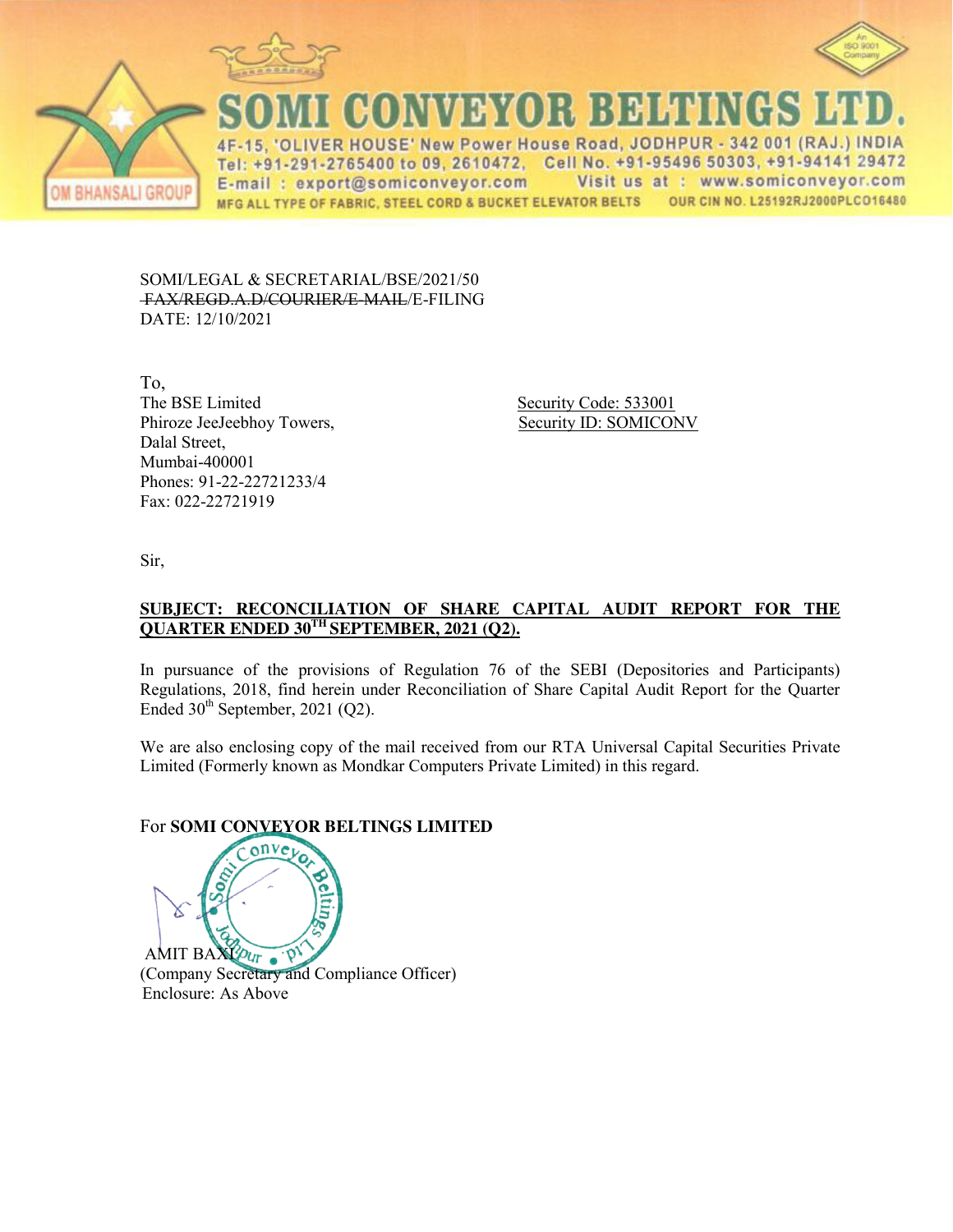

**CS. AVIJIT VASU B.Sc., M.COM, ACS Practicing Company Secretary** 

#### **RECONCILIATION OF SHARE CAPITAL AUDIT REPORT**

| 1. For Quarter Ended                                                                                              | : $30^{\text{TH}}$ September, 2021 (SECOND QUARTER)           |                               |  |  |  |
|-------------------------------------------------------------------------------------------------------------------|---------------------------------------------------------------|-------------------------------|--|--|--|
| 2. ISIN                                                                                                           | : INE323J01019                                                |                               |  |  |  |
| 3. Face Value                                                                                                     | : Rs. $10/-$                                                  |                               |  |  |  |
| 4. Name of the Company                                                                                            | : SOMI CONVEYOR BELTINGS LIMITED                              |                               |  |  |  |
| 5. Registered Office Address                                                                                      | : 4F-15, "Oliver House", New Power House Road, Jodhpur-342003 |                               |  |  |  |
| 6. Correspondence Address                                                                                         | : 4F-15, "Oliver House", New Power House Road, Jodhpur-342003 |                               |  |  |  |
| 7. Telephone & Fax Nos                                                                                            | : Tel: +91-291-2765400, Fax: +91-291-2765410                  |                               |  |  |  |
| 8. Email address                                                                                                  | : info@ombhansali.com/csamitbaxi@gmail.com                    |                               |  |  |  |
| 9. Names of the Stock Exchanges where the company's securities are listed: BSE LIMITED, NSE OF INDIA LIMITED      |                                                               |                               |  |  |  |
|                                                                                                                   | Number of Shares                                              | % of the Total issued capital |  |  |  |
| 10. Issued Capital:                                                                                               | 11779656                                                      | $100\%$                       |  |  |  |
| 11. Listed Capital (Exchange-wise): (BSE)                                                                         | 11779656                                                      | $100\%$                       |  |  |  |
| 11779656<br>(NSE)                                                                                                 |                                                               | 100%                          |  |  |  |
| (as per company records)                                                                                          |                                                               |                               |  |  |  |
| 12. Held in dematerialized form in CDSL:<br>2631547                                                               |                                                               | 22.34%                        |  |  |  |
| 13. Held in dematerialized form in NSDL:                                                                          | 8326099                                                       | 70.68%                        |  |  |  |
| 14. Physical:                                                                                                     | 822010                                                        | 6.98%                         |  |  |  |
| 15. Total No. of shares $(12+13+14)$ :                                                                            | 11779656                                                      | 100%                          |  |  |  |
| 16. Reasons for difference if any, between (10&11), (10&15), (11&15): NIL                                         |                                                               |                               |  |  |  |
| 17. Certifying the details of changes in share capital during the quarter under consideration as per Table below: |                                                               |                               |  |  |  |

| Particulars*** | No. of Shares | Applied/Not | Listed on Stock | Whether   | Whether   | In -principal |
|----------------|---------------|-------------|-----------------|-----------|-----------|---------------|
|                |               | Applied for | Exchanges       | Intimated | Intimated | approval for  |
|                |               | listing     | (Specify)       | To CDSL   | To NSDL   | SE(Specify    |
|                |               |             | Names)          |           |           | Names)        |
| <b>NIL</b>     | $- - - - -$   | -----       | ----            | ----      | ----      | ----          |

\*\*\* Rights, Bonus, Preferential Issue, ESOPs, Amalgamation, Conversion, Buyback, Capital Reduction, Forfeiture, Any other (to specify). 18. Register of members is updated (Yes/No): **YES** If not, updated upto which date: **N.A** 

19. Reference of previous quarter with regards to excess dematerialized shares, .if any: **N.A**

20. Has co. resolved the matter mentioned in point no.19 above in current quarter? If not, reason why? **N.A**

21. Total no. of requests, if any, confirmed after 21 days & the total no. of requests pending beyond 21 days with the reasons for delay:

| Total No. of demat requests   | No. of requests | No. of shares | Reasons for delay |
|-------------------------------|-----------------|---------------|-------------------|
| Confirmed after 21 days       | NIL             | NIL           |                   |
| Pending for more than 21 days | NIL             | NIL           |                   |

22. Name, Telephone & Fax No. of the Compliance Officer of the Company:

#### **Mr. Amit Baxi**

 **4 F-15, "Oliver House", New Power House Road, Jodhpur-342003 Tel.: +91-0291-2765400, Fax: +91-0291-2765410** 

23. Name, Address, Tel. & Fax No., Regn. No. of the Practicing company secretary:  **CS AVIJIT VASU, Corporate Tower, Plot No. 21&22, Behind Bank of Maharashtra, 2nd Puliya Commercial Centre, Chopasni Housing Board, Jodhpur, Tel.:+91-0291- 2759987 M. No. 37968; C. P. No. 14198** 

24. Appointment of common agency for share registry work (if yes, name and address): **YES UNIVERSAL CAPITAL SECURITIES PRIVATE LIMITED C 101, 247 Park, LBS Road, Vikhroli West, Mumbai – 400083 Tel: (+91 22) 28207203-05, 28257641, Fax: (+91 22) 28207207**

25. Any other detail that the company secretary may like to provide, (*e.g.* BIFR Company, delisting from SE): **NIL**

**Date: 12/10/2021 CS AVIJIT VASU Place: Jodhpur Company Secretary in Practice, ACS: 37968, C.P. No. 14198 UDIN: A037968C001160201**